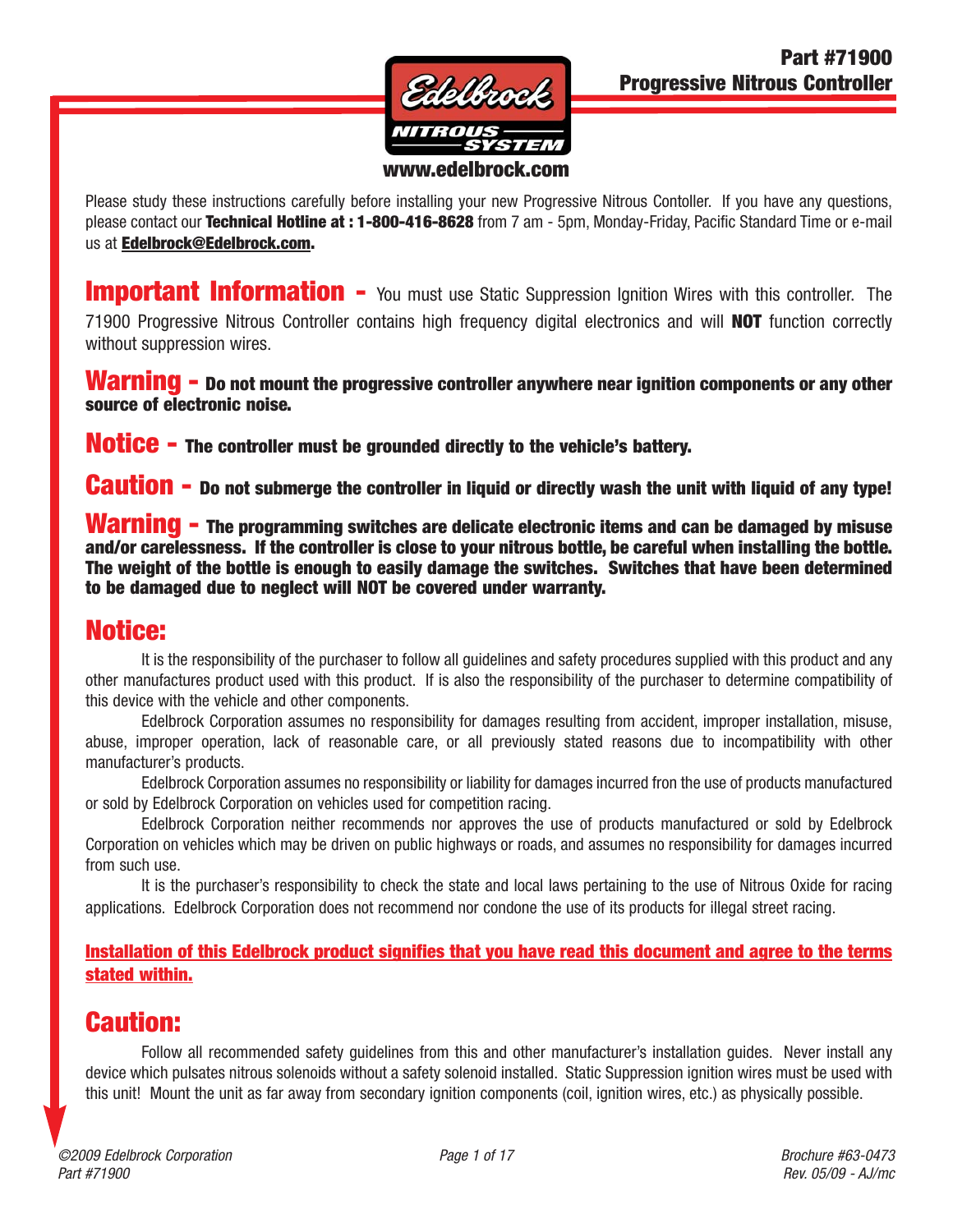

# **71900 - Progressive Nitrous Controller**

The 71900 Progressive Nitrous Controller was designed using the latest digital technology available. The result is a controller which is extremely accurate and user-friendly. A simple and functional programming interface allows the user to set important nitrous parameters in a matter of seconds, all without the use of external programmers or computers. An Options Menu has been included to enable the user to customize the controller for a particular application. The Options Menu also contains a function that if selected will return the contoller to its original factory Pre-Programmed state.

### **Features:**

**Full Digital Circuitry:** This design approach assures the best in performance and reliability. Digital technology provides extremely accurate control that cannot be achieved with analog systems.

**Easy to Read LED Display with Touch Switch Programming:** This user

interface is very user-friendly and provides quick and accurate programming of the progressive nitrous controller.

**Integrated Battery Voltage Monitor:** The battery voltage is displayed periodically on the LED display.

**Non-Volatile Data Memory:** No battery or power connection is needed to retain the controllers parameter settings. There is no need to re-program the controller after the battery is disconnected. There is NO internal battery, all data is stored in flash memory and will be retained for up to 10 years with no power applied to the controller.

**Separate Nitrous and Fuel Solenoid Outputs:** This design provides more output current capability. By using separate outputs, better control of the solenoid is achieved. The response of the nitrous system is improved and much more accurate. The fuel output is programmed to function as though the fuel and nitrous solenoids were on the same output terminal. The Options Menu allows the user to program the fuel solenoid to operate in full progressive mode (i.e. - The fuel solenoid will pulse through the entire progression).

**+12 Volt Timer Output:** A digital timer is provided that can be used to activate an ignition retard controller or a 2nd stage of nitrous. The output from activation terminal is on (+12 volt applied). If the activation signal is removed, the  $+12V$  timer will halt until the signal is re-applied. The  $+12v$  timer can be programmed from 0.000 to 9.999 seconds. The Options Menu allows the user to configure the timer output behavior while the controller is in the activated state. Optionally, the output can be configured to remain ON regardless of the activation input. **NOTE -** Setting the timer to 0.000 will disable the timer output.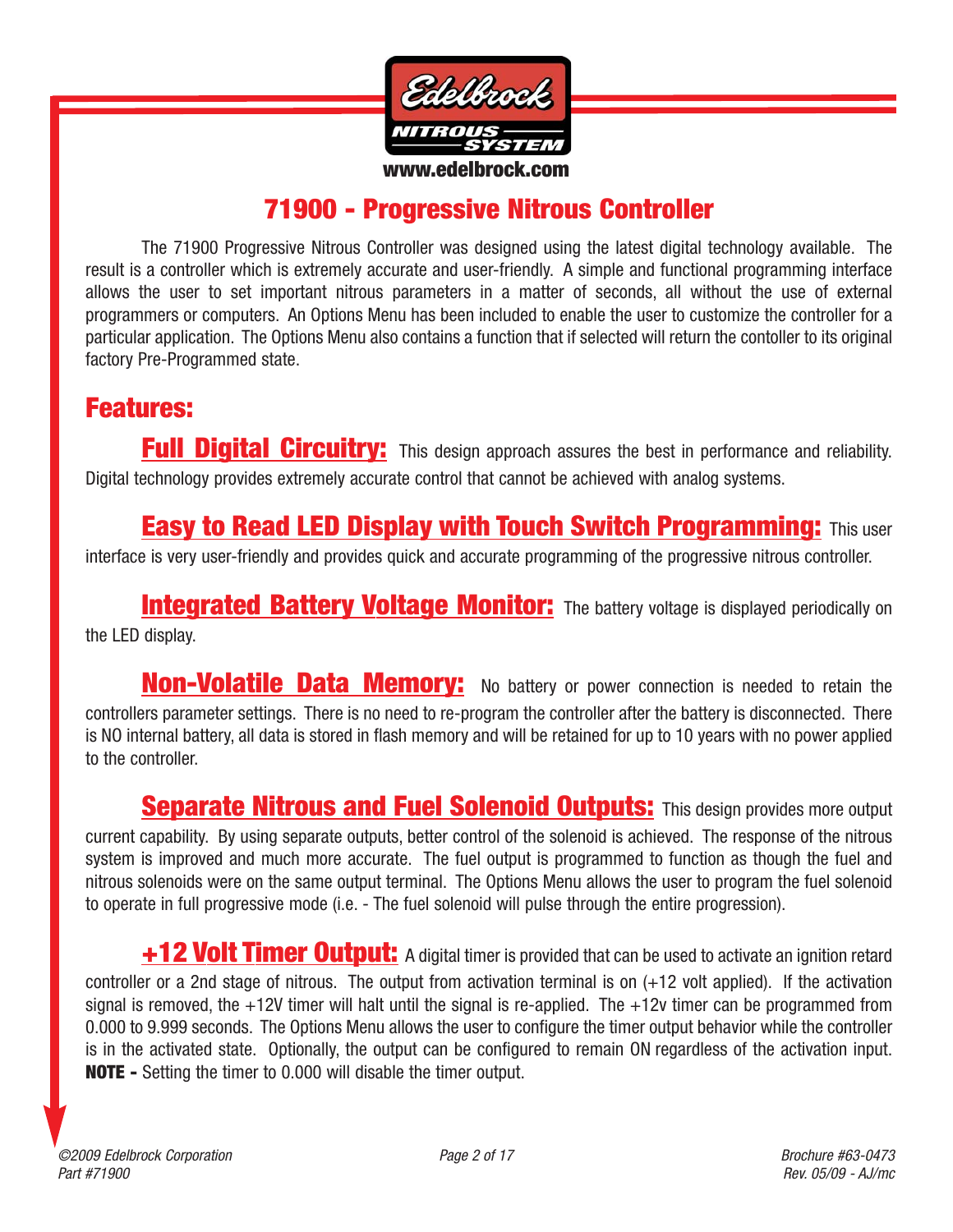

**Nitrous Delay Timer:** A digital timer is provided that can be used to delay the start of the nitrous. This timer begins counting down when the activation terminal is on (+12v applied). If the activation signal is removed, the delay timer will halt until the signal is re-applied. The delay timer can be programmed from 0.000 to 9.999 seconds.

**Nitrous Starting Percentage:** The user can program the amount of nitrous power that will be applied after the nitrous delay timer has elapsed (Immediately if delay timer is set at 0.000). This parameter is set as a percentage and can range from 10% to 100%. If the starting power is more than the ending power, the nitrous power will decrease with time.

**Final Nitrous Percentage:** This setting allows the user to program how much nitrous power is applied after the nitrous ramp has completed. This parameter is also set as a percentage and can range from 10% to 100%. By setting the final power percentage less than the starting percentage, the user can back off the nitrous power.

The Options Menu allows the user to select a single or dual ramp nitrous power ramp. When the dual ramp mode is selected, there will be two final percents and two power ramp times.

**Nitrous Power Ramp Time:** The power ramp time is used to determine the rate at which the nitrous power goes from the start percentage to the final percentage. The nitrous power ramp time can be set from .200 to 9.900 seconds.

The Options Menu allows the user to select a single or dual ramp nitrous power ramp. When the dual ramp mode is selected, there will be two final percents and two power ramp times.

**Intelligent Nitrous Progressive Timer:** The progressive nitrous timer system will wait at its present state if the activation signal is removed. Nitrous progression will resume when the controller is reactivated. The entire nitrous and +12 volt timer system is automatically reset 20 seconds after activation.

Optionally the nitrous timer system can be configured to RESET each time the activation signal is applied. This method would allow the nitrous power to be applied with each gear change or each time the throttle is lifted and re-applied. This feature is selected with the Options Menu.

An added feature has been included to the timer system to help the user tune the nitrous power ramp. When the timer system is activated (+12v at the activation input) an internal timer is started which will record the time and percent of the progressive cycle when the activation signal is removed. This data can be used to determine at what point in the progressive cycle that the power ramp is too aggressive and the driver is lifting the throttle.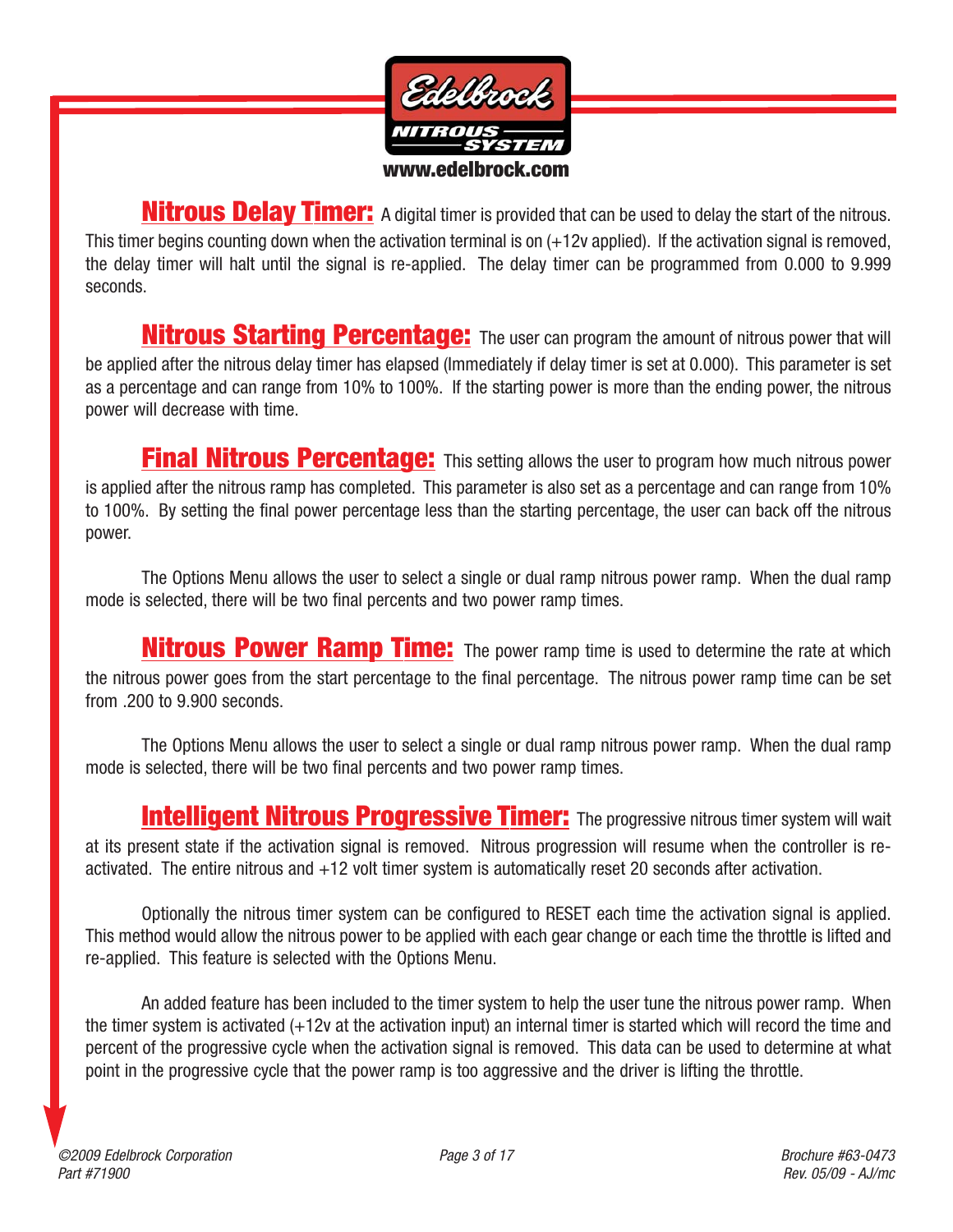

# **TABLE OF CONTENTS**

## **Page #**

# **Programming**

# **Options Menu, Programming**

## **Using the Dual Ramp Feature**

## **Installation**

# **Technical Information**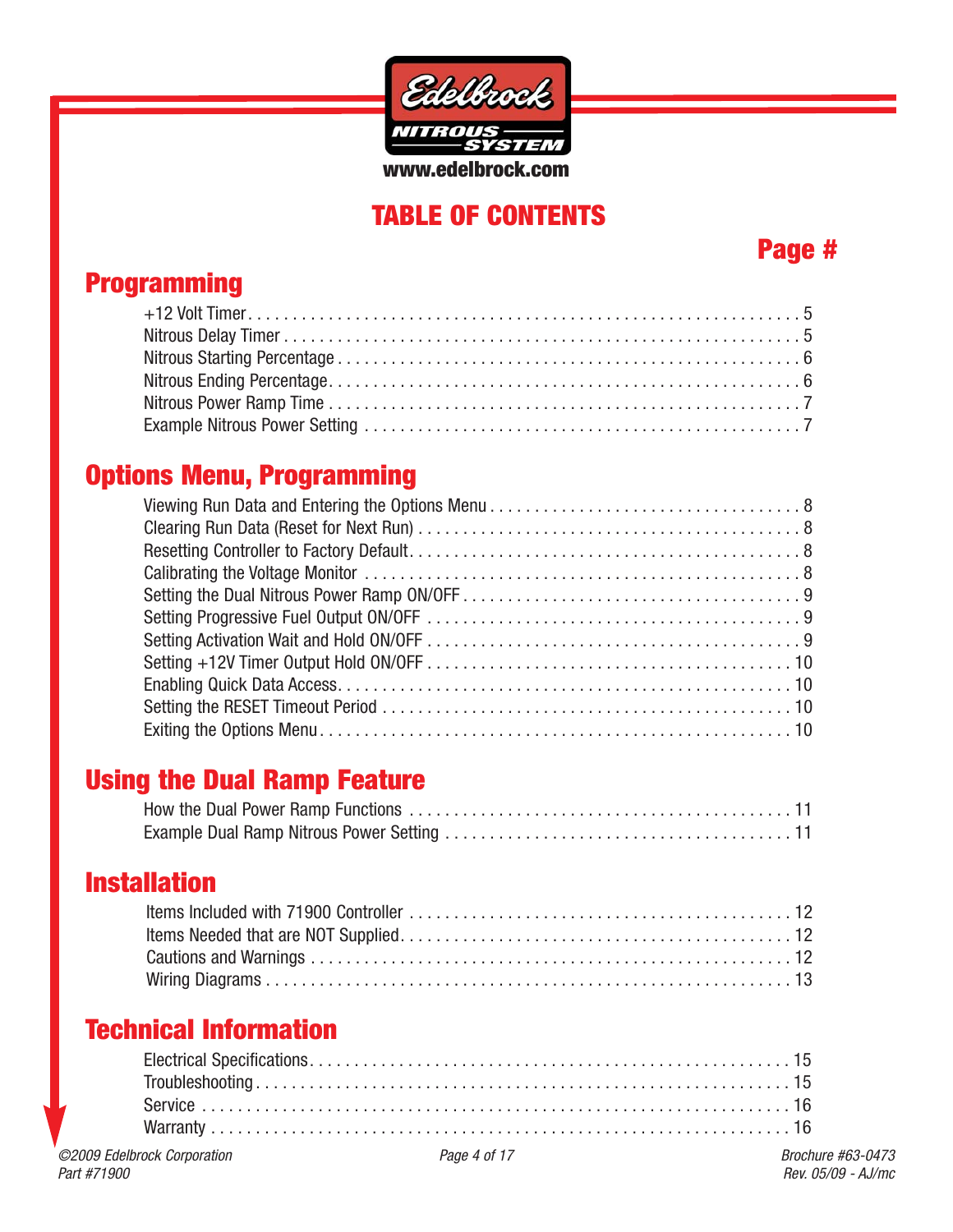

#### **Programming the +12 Volt Timer**

Press and release the FUNCTION switch until the message "+12V Timer Delay" appears on the display. After the function message has scrolled across the display, the current +12 Volt Timer setting will appear on the display.

To adjust the +12 volt timer value, press the desired digit button and the value of that digit will increment. The digit will roll over to 0 and begin counting up again if the user continues to release and press the digit button.

To exit without saving the new value, press the FUNCTION switch and select another function.

To save the new value, press and release the ENTER switch and the display will read "SAVED" and the new setting is now saved.

The range of the +12 volt timer is 0.000 to 9.999 seconds with a .001 second resolution.

This setting will determine the amount of time in seconds before the +12 volt timer output becomes active (goes to  $+12V$ ) after controller activation.

**NOTE - Setting timer to 0.000 will disable the +12V timer output. Set to 0.001 for quick activation.**

# **Programming the Nitrous Delay Timer**

Press and release the FUNCTION switch until the message "Nitrous Delay Timer" appears on the display. After the function message has scrolled across the display, the current Nitrous Delay Time setting will appear on the display.

To adjust the nitrous delay timer value, press the desired digit button and the value of that digit will increment. The digit will roll over to 0 and begin counting up again if the user continues to release and press the digit button.

To exit without saving the new value, press the FUNCTION switch and select another function.

To save the new value, press and release the ENTER switch and the display will read "SAVED" and the new setting is now saved.

The range of the +12 volt timer is 0.000 to 9.999 seconds with a .001 second resolution.

This setting will determine the amount of time in seconds before the nitrous becomes active (nitrous begins at starting percentage) after controller activation.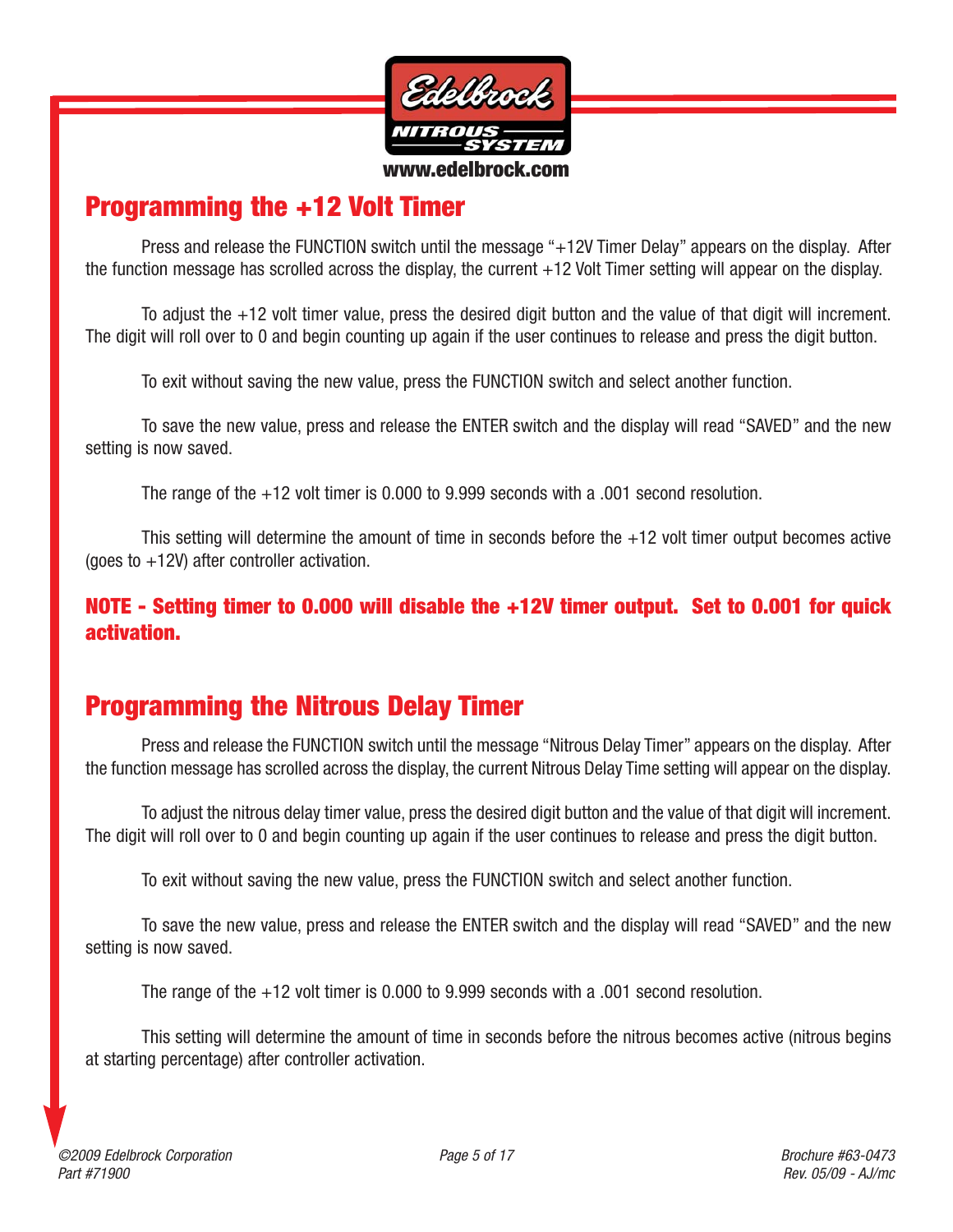

## **Programming the Nitrous Starting Percentage**

Press and release the FUNCTION switch until the message "Starting Percentage" appears on the display. After the function message has scrolled across the display, the current nitrous starting percentage setting will appear on the display.

To adjust the nitrous starting percentage value, press the desired digit button and the value of that digit will increment. The digit will roll over to 0 and begin counting up again if the user continues to release and press the digit button. If the .1 digit button is pressed, the starting percentage will go to 100%, pressing again will set the starting percentage back to 0%. The 1. digit is ignored for this function.

To exit without saving the new value, press the FUNCTION switch and select another function.

To save the new value, press and release the ENTER switch and the display will read "SAVED" and the new setting is now saved.

The range of nitrous starting percentage is 10% to 100% in 1% increments.

This setting will determine the amount of nitrous to be applied after the nitrous delay timer has elapsed.

#### **Programming the Final Nitrous Percentage**

**NOTE -** If the dual ramp feature is enabled fron the options menu, there will be a "Final Percent #2" in the menu list. The programming method is the same as the "Final Percent #1". Please refer to the section "Options Menu" and "Using the Dual Ramp Feature" for more information.

Press and release the FUNCTION switch until the message "Final Percent #1" appears on the display. After the function message has scrolled across the display, the current final nitrous percentage setting will appear on the display.

To adjust the final nitrous percentage value, press the desired digit button and the value of that digit will increment. The digit will roll over to 0 and begin counting up again if the user continues to release and press the digit button. If the .1 digit button is pressed, the final percentage will go to 100%, pressing again will set the starting percentage back to 0%. The 1. digit is ignored for this function.

To exit without saving the new value, press the FUNCTION switch and select another function.

To save the new value, press and release the ENTER switch and the display will read "SAVED" and the new setting is now saved.

The range of the nitrous final percentage is 10% to 100% in 1% increments.

This setting will determine the amount of nitrous to be applied at the end of the nitrous power ramp time.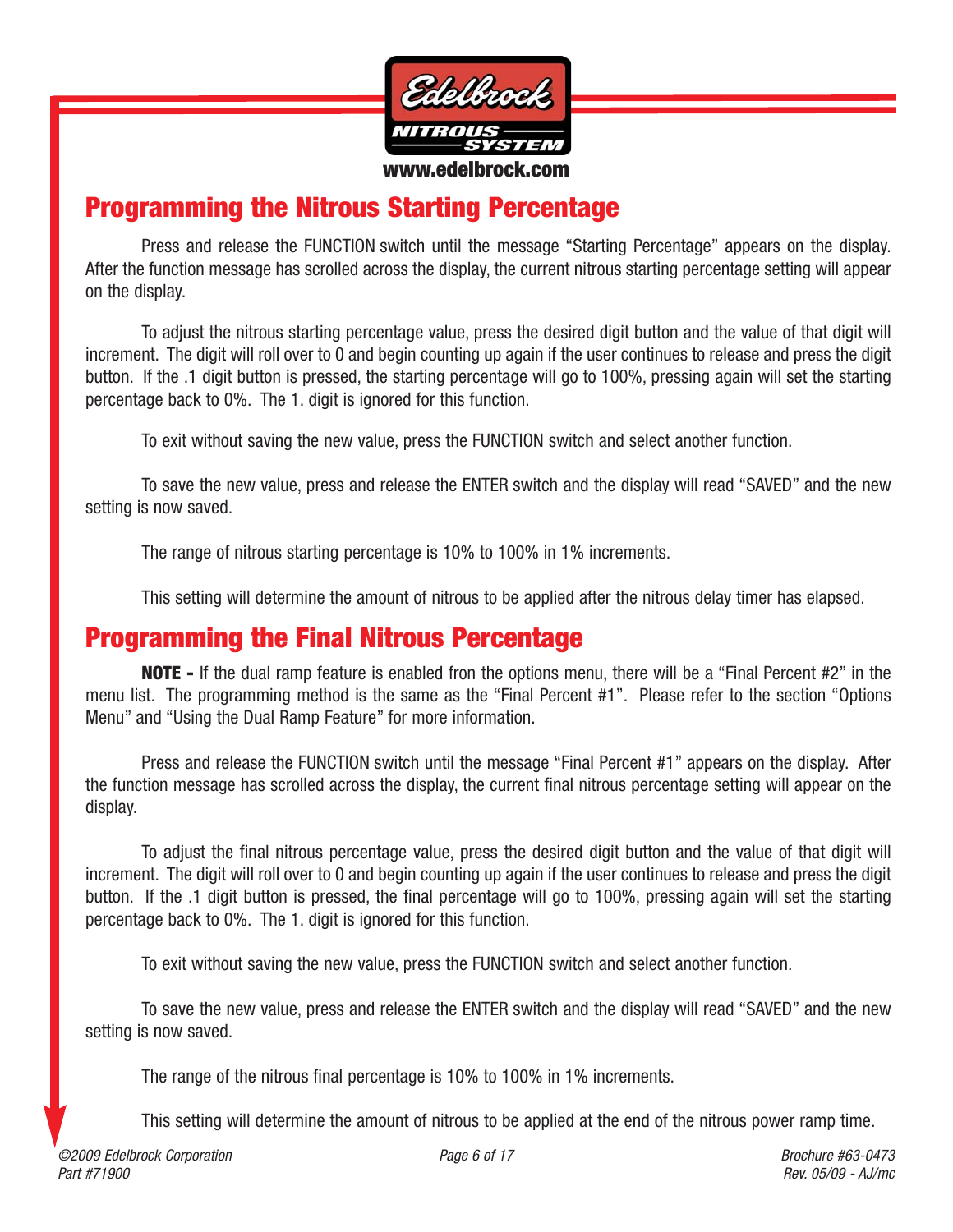

## **Programming the Nitrous Power Ramp Time**

**NOTE -** If the dual ramp feature is enabled fron the options menu, there will be a "Nitrous Build Time #2" in the menu list. The programming method is the same as the "Build Time #1". Please refer to the section "Options Menu" and "Using the Dual Ramp Feature" for more information.

Press and release the FUNCTION switch until the message "Nitrous Build Time #1" appears on the display. After the function message has scrolled across the display, the current nitrous power ramp time setting will appear on the display.

To adjust the nitrous build time, press the desired digit button and the value of that digit will increment. The digit will roll over to 0 and begin counting up again if the user continues to release and press the digit button. The .01 and .001 digit is ignored for this function.

To exit without saving the new value, press the FUNCTION switch and select another function.

To save the new value, press and release the ENTER switch and the display will read "SAVED" and the new setting is now saved.

The range of the nitrous build time is .200 to 9.900 seconds in .1 second increments.

This setting will determine the rate at which the nitrous power goes from starting to final percent. A short power ramp will make the nitrous power very aggressive and a long power ramp will make the nitrous power less aggressive.

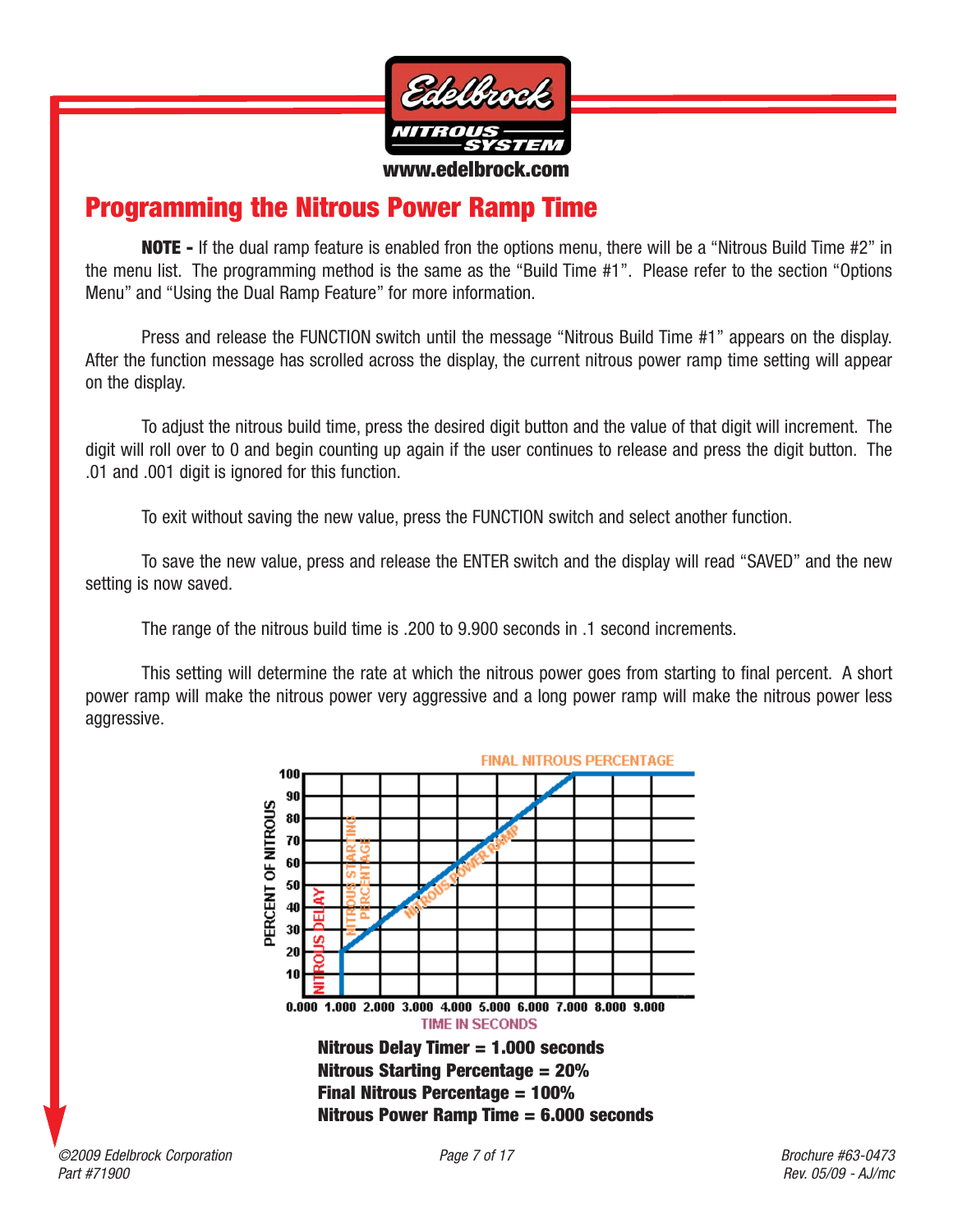

## **Viewing Run Data and Entering the Options Menu**

Press and release the FUNCTION switch until the message "Edelbrock Nitrous Systems - 71900" appears on the display.

Press and hold the ENTER switch, the display will show the time at which the activation input was turned OFF for the previous progressive cycle. After 5 seconds, the display will show the nitrous percent at which the activation input was tuned OFF for the previous progressive cycle. The controller will only save the first occurence after activation and only if the run data has been cleared (This procedure is outlined below).

Continue to hold the ENTER switch until the display reads "RELEASE". At this time, the controller has entered the Options menu. Please refer to the following instructions regarding the selections available here. **NOTE -** You may release the ENTER switch before entering the options menu and return to the Main Menu.

#### **Clearing Run Data (Reset for next run)**

Enter the Options Menu, "Clear Run Data" is the first option. Pressing ENTER will erase the current run data and then return to the Main Menu. Pressing FUNCTION will select the next option available.

## **Resetting Controller to Factory Defaults**

Enter the Options Menu, press and release the FUNCTION switch until the message "Reset Factory Default Settings" appears on the display.

Pressing ENTER will restore the controller to the factory default settings and then return to the Main Menu. Pressing FUNCTION will select the next option available.

### **Calibrating the Voltage Monitor**

Enter the Options Menu, press and release the FUNCTION switch until the message "Calibrate Voltage Monitor" appears on the display.

Using a volt meter, compare the volt reading on the display to the volt meter reading. Press and release the ENTER switch to adjust the reading until it is correct.

Refer to "Exiting the Options Menu" to return to the main menu.

Pressing FUNCTION will select the next option available.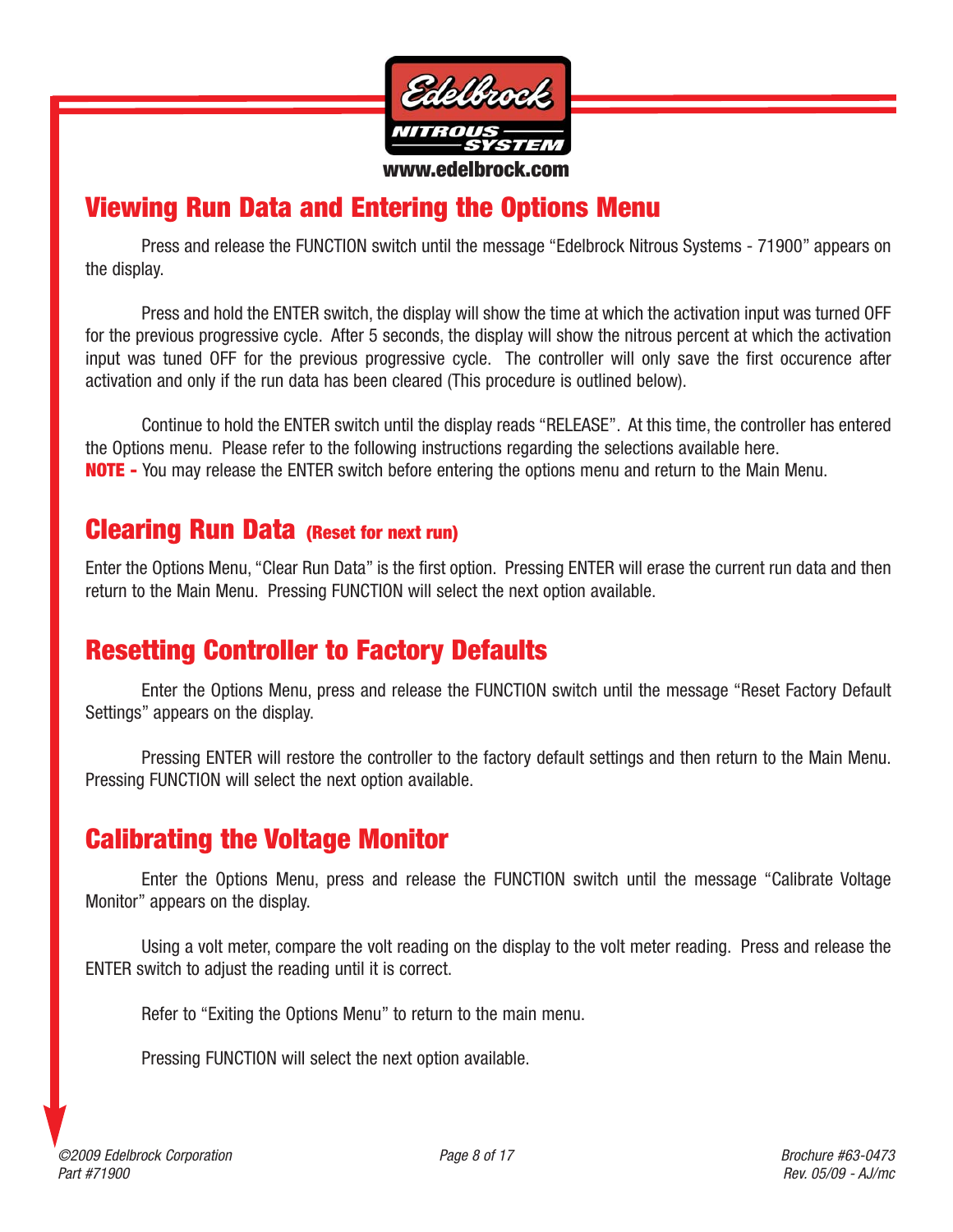

## **Setting the Dual Nitrous Power Ramp ON/OFF**

Enter the Options Menu, press and release the FUNCTION switch until the message "Dual Ramp Nitrous" appears on the display.

Press and release the ENTER switch to turn this feature ON or OFF. After pressing the ENTER switch, the display will show the new state of the selected option. Refer to the "Exiting the Options Menu" to return to the main menu.

If this option is ON (Factory Default is OFF) two more selections will appear on the Main Menu. Please refer to the section "Using the Dual Ramp Feature" for more information.

## **Setting Progressive Fuel Output ON/OFF**

Enter the Options Menu, press and release the FUNCTION switch until the message "Progressive Fuel Solenoid Driver" appears on the display.

Press and release the ENTER switch to turn this feature ON or OFF. After pressing the ENTER switch, the display will show the new state of the selected option. Refer to the "Exiting the Options Menu" to return to the main menu.

When the option is ON, the fuel output will pulsate through the entire nitrous progressive cycle. If this option is OFF (Default), then the fuel solenoid will pulsate for the first 5 pulses and then go to 100%.

## **Setting Activation Wait and Hold ON/OFF**

Enter the Options Menu, press and release the FUNCTION switch until the message "Progressive Fuel Solenoid Driver" appears on the display.

Press and release the ENTER switch to turn this feature ON or OFF. After pressing the ENTER switch, the display will show the new state of the selected option. Refer to the "Exiting the Options Menu" to return to the main menu.

When this option is ON (Factory Default) all timers, including the progressive timers, will halt if the activation signal (+12V) is removed and will resume when the signal is re-applied. If this option is OFF, all timers will be reset each time the activation signal (+12V) is removed (i.e. - Each time the activation signal is applied the controller starts at the beginning of the timing cycle).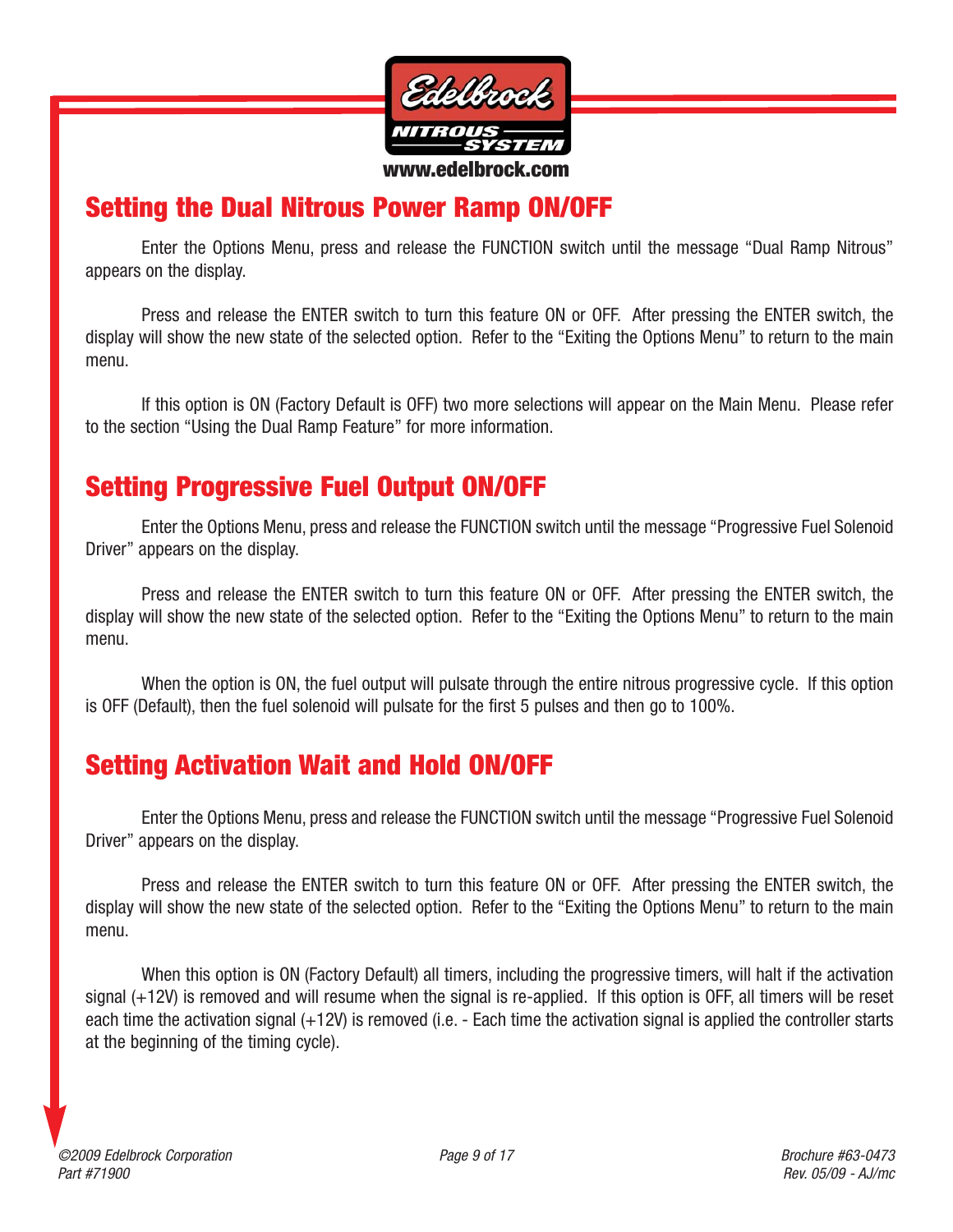

## **Setting +12V Timer Output Hold ON/OFF**

Enter the Options Menu, press and release the FUNCTION switch until the message "+12V Timer Output Hold" appears on the display.

Press and release the ENTER switch to turn this feature ON or OFF. After pressing the ENTER switch, the display will show the new state of the selected option. Refer to "Exiting the Options Menu" to return to the Main Menu.

When this option is OFF (Factory Default) the +12V timer output will turn OFF each time the activation signal is removed.

### **Enabling Quick Data Access**

Enter the options menu, press and release the FUNCTION switch until the message "Quick Data Access" appears on the display.

Press and release the ENTER switch to turn this feature ON or OFF. After pressing the ENTER switch, the display will show the new state of the selected option. Refer to "Exiting the Options Menu" to return to the Main Menu. auto

When this option is ON (Factory default is OFF), the data will appear before the text in the Main Menu. Those familiar with the controller can access or check the current setup much more quickly.

## **Setting the RESET Timeout Period**

Enter the Options Menu, press and release the FUNCTION switch until the message "Timeout in Seconds" appears on the display.

Press and release the ENTER switch to increase the timeout period in 10 second increments. If the timeout period is more than 180 seconds, the controller will default back to 20 seconds. Refer to "Exiting the Options Menu" to return to the Main Menu.

**NOTE -** If the timeout period is 100 seconds or more the Run Data Time will be recorded in .01 second resolution.

### **Exiting the Options Menu**

Press and release the FUNCTION switch until the message "Exit Options Menu" appears on the display.

Press and release the ENTER switch to return to the Main Menu.

auto

Press and release the FUNCTION switch to return to the top of the options menu.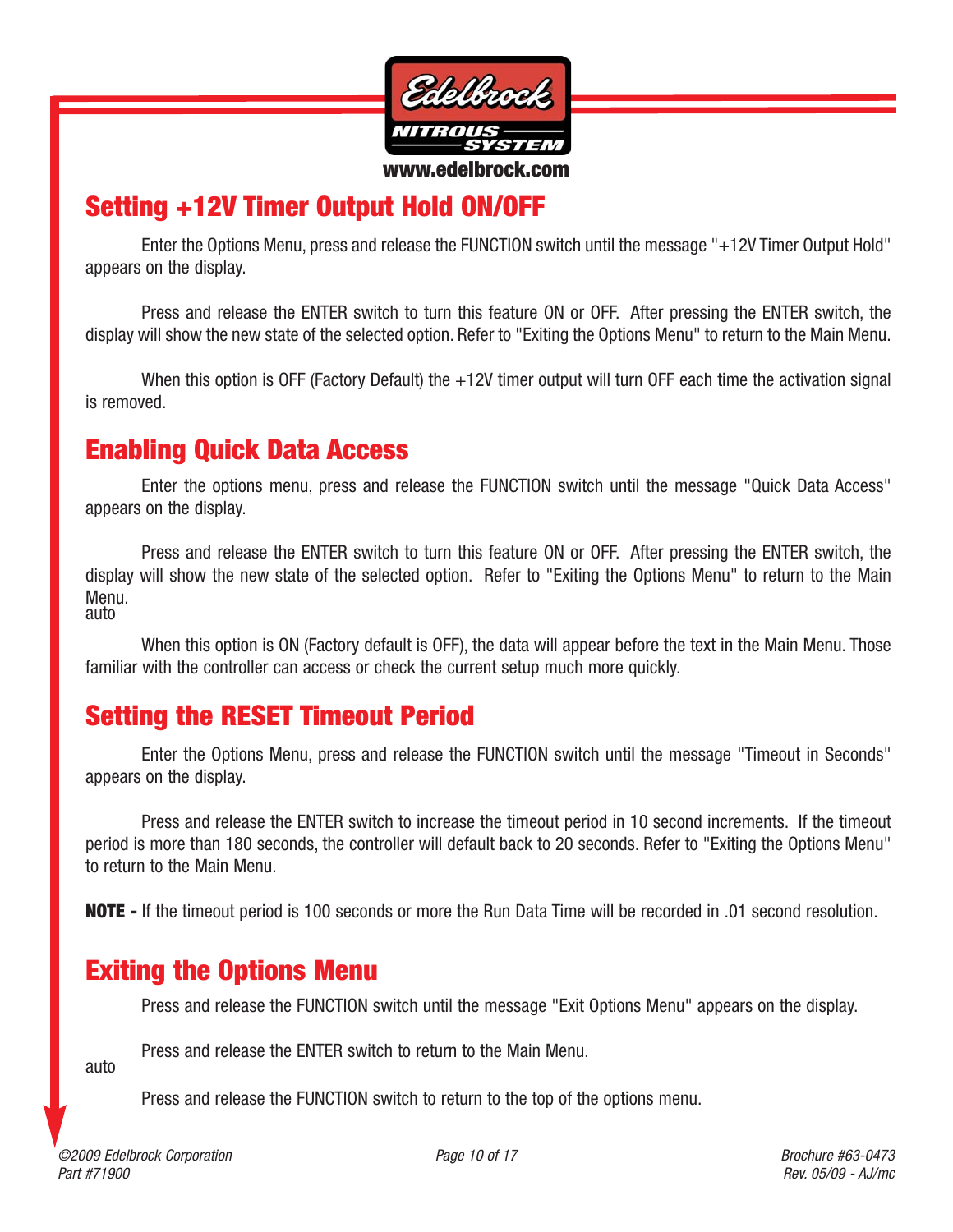

### **How the Dual Power Ramp Functions**

The dual nitrous ramp feature enables the user to have more precise control over the nitrous power ramp. When the dual ramp feature is enabled, there are two more selections added to the Main Menu. These are "Final Percent #1" and "Nitrous Build Time #2". Using these extra set points the user can build a power ramp that in nonlinear (i.e.- can be small power increase for 2 seconds and then ramp to full power very rapidly). Please view the example outlined bellow for help in determining the proper setup for your application.



# **Example Dual Ramp Nitrous Power Setting**

**Nitrous Delay Timer = 1.000 seconds Starting Percent = 20% Final Nitrous Percent #1 = 40% Nitrous Build Time #1 = 4.000 seconds Final Nitrous Percent #2 = 100% Nitrous Build Time #2 = 2.000 seconds**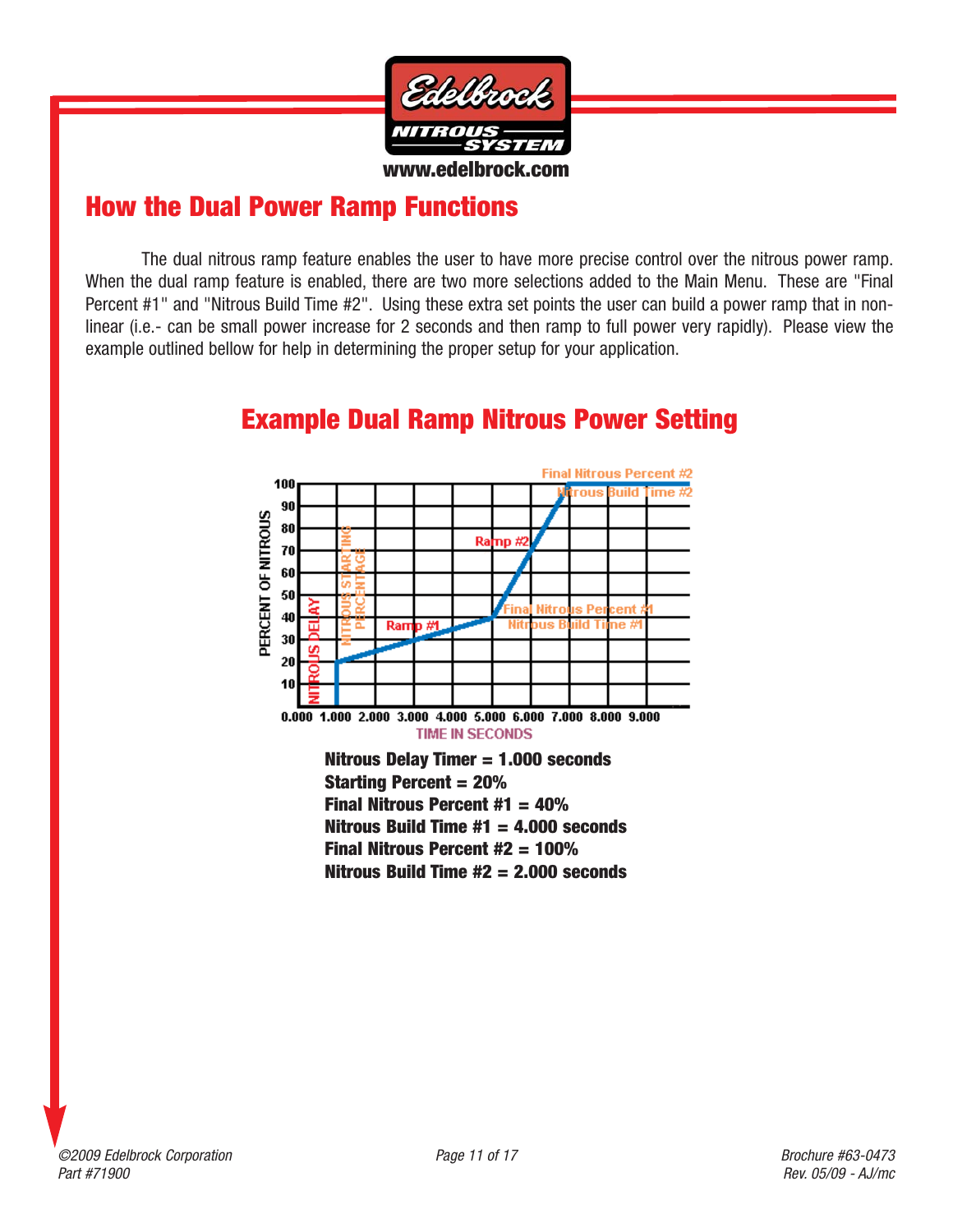

## **Items Included with the 71900 Controller**

- 1 Wiring Harness
- 2 Installation & User Manual

# **Items Needed that are NOT Supplied with Controller**

- 1 Nitrous Kit
- 2 Safety Solenoid
- 3 Activation Switches as needed, if they were not included with the nitrous kit.
- 4 RPM Window Switch; required in EFI vehicles that have an over-rev fuel cut (See pg. 13)

# **Cautions and Warnings**

- 1 Always follow installation guidelines and safety precautions when installing any other related components.
- 2 Remove battery connections when installing new components and/or wiring.
- 3 Always use proper circuit protection where required (Fuse).
- 4 Always test system operation after installation to insure proper operation.
- 5 Connect ground wire direct to battery negative terminal and then to controller.
- 6 EFI engines using an over-rev fuel cut must use an RPM window switch to avoid potential engine damage.

**IMPORTANT -** Must use Static Suppression Ignition Wires. You cannot use any type of metal spiral core and/or metal core ignition wires. Controller contains high frequency digital circuitry and cannot function properly with RFI or EMI interference.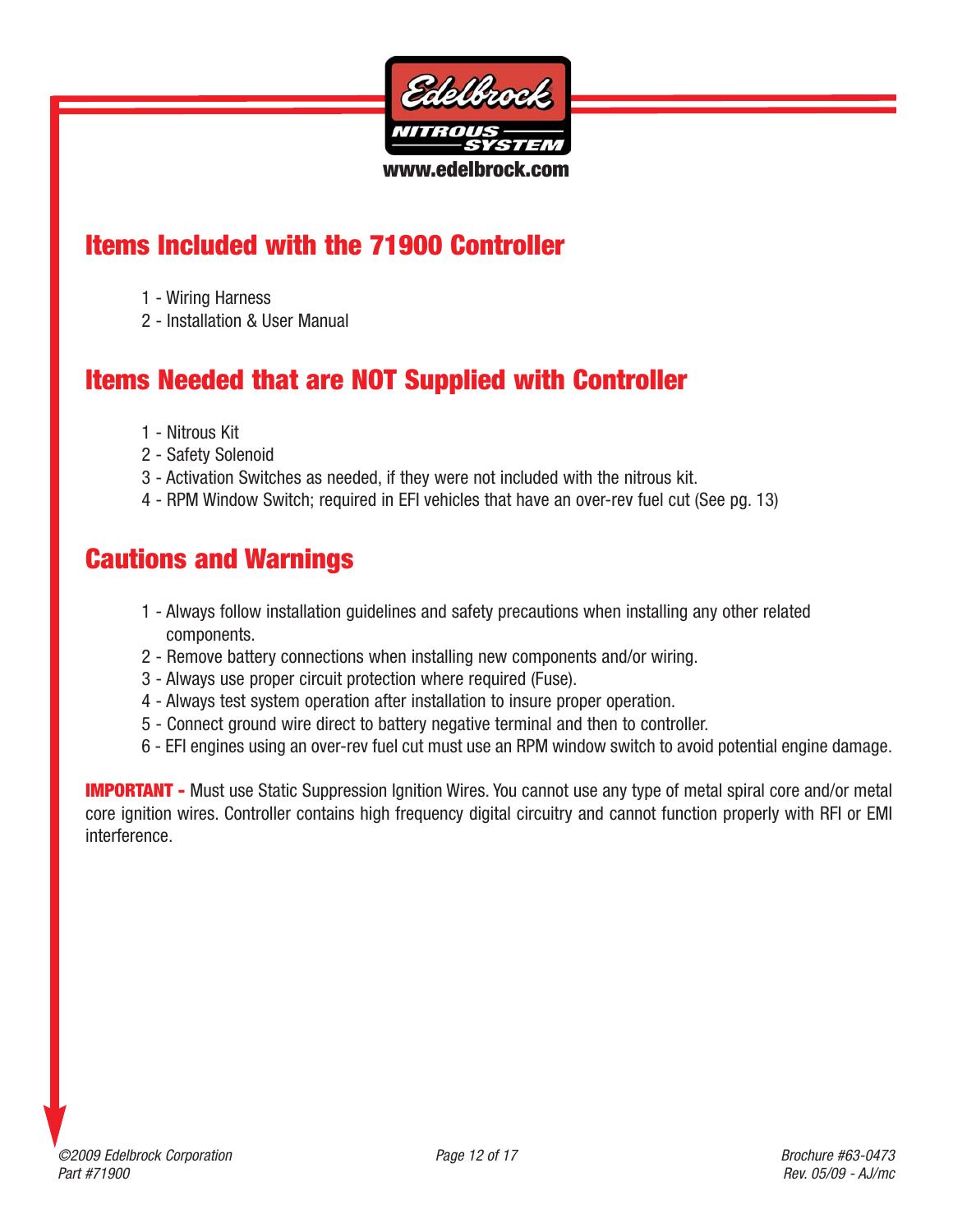

## **Typical Progressive Controller Wiring Diagram**



# **Progressive Controller with Transbrake Wiring Diagram**

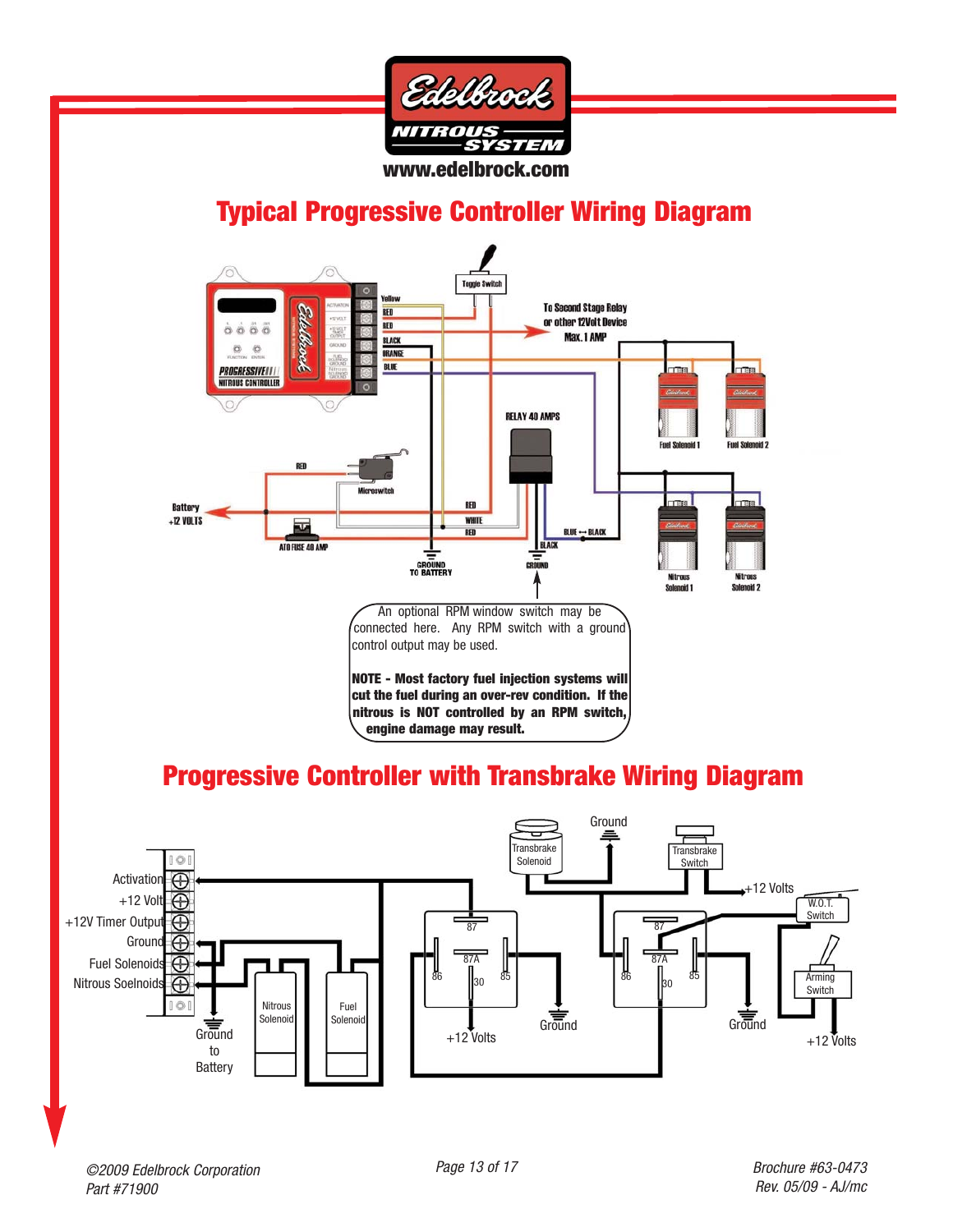

**Progressive Controller Wiring Diagram with Several Options**



Rev. 05/09 - AJ/mc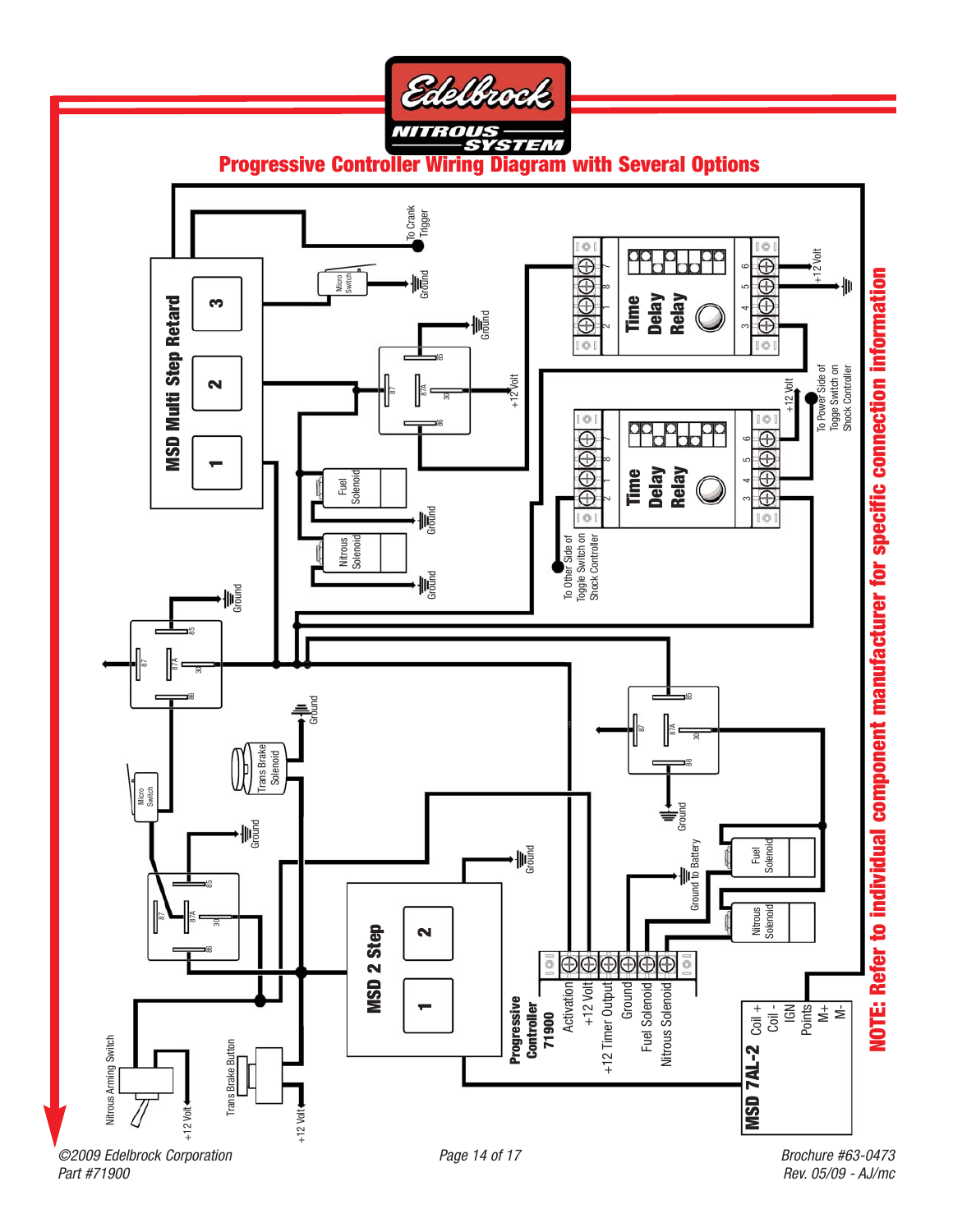

## **Electrical Specifications**

| Normal Operating Voltage                                    | 10.0 to 16.0 Volts, Negative Ground<br>Controller will turn OFF at 6.2 Volts |
|-------------------------------------------------------------|------------------------------------------------------------------------------|
| +12 Volt Timer Output                                       | 1 AMP Maximum, 80mA sink to ground when timer output is OFF.                 |
| Nitrous Solenoid Ground                                     | 45 AMPs Maximum                                                              |
| <b>Activation Input</b>                                     | .5mA at 12.0 Volts                                                           |
| Weight<br>Overall Height<br>Overall Width<br>Overall Length | .8 lb.<br>$1.125$ in.<br>$4.000$ in.<br>4.700 in.                            |

#### **Caution - DO NOT submerge controller in liquid or directly wash unit with liquid of any type!**

# **Preventing RF / EM Interference with Progressive Controller**

#### **Typical Progressive Controller RF / EM Interference Symptom**

If your progressive controller's active display flashes on and off or resets itself during operation causing the vehicle to surge, it may be caused by electromagnetic interference generated by the engine's ignition system or other vehicle components.

#### **RFI / EMI Controller Backing Plate**

RF / EM interference can be reduced by using a 3/16" or thicker plate to cover the rear face of the controller. Plate and housing surfaces must be flat sanded to assure a tight fit; no sealant should be applied to surfaces. This backing plate can be fabricated with basic shop tools and is also available by contacting our technical support department.

#### **Controller Mounting**

Do not mount the progressive controller anywhere near ignition components or any other source of electronic noise. If you have difficulty isolating the controller from RF / EM interference, it may help to mount the controller in the rear portion of the interior as far from the firewall, ignition components, and wiring harnesses as possible. Controller should be mounted on flexible rubber mounts or Velcro to assure the housing is not in contact with the vehicle chassis or other common ground plane.

#### **Vehicle Wiring**

Edelbrock recommends using a DVOM (digital volt ohm meter) to test resistance between all ground points and battery negative terminal. Anything over 1 ohm of resistance is a bad ground and must be corrected for proper operation.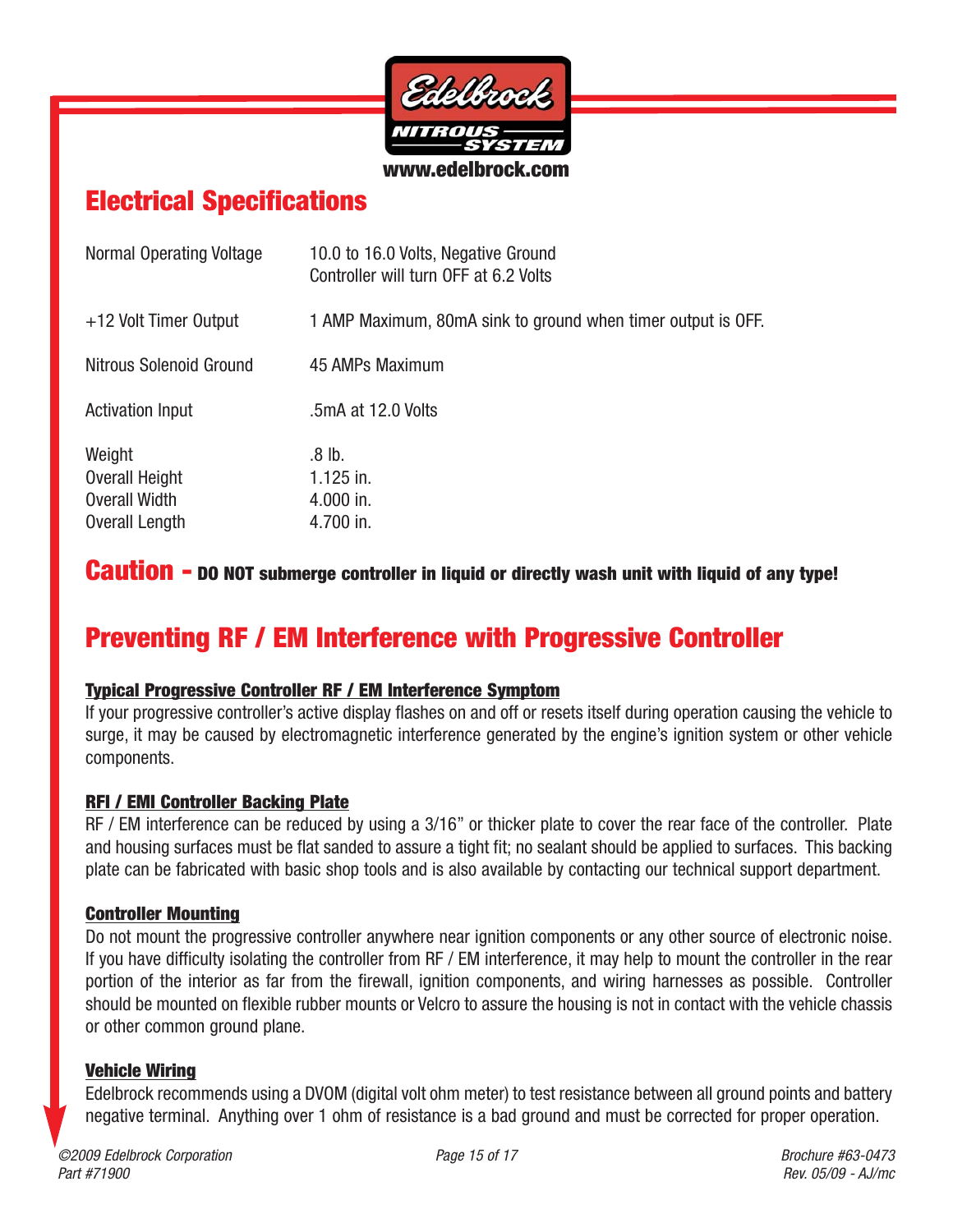

#### **Controller Wiring**

Controller power and ground wires should be routed directly to the battery or other isolated power source. For excessive distances, supplied power wires should be replaced with heavier gauge wire. Two red wires are supplied for wiring the progressive controller; the larger diameter is for the 12 volt supply, while the thinner wire is for the  $+12v$ Timer output function. Nitrous toggle switch and solenoid relay power and ground wires should be routed directly to the battery. All solenoid power and activation wires should be routed as far from other chassis electrical harnessing as possible. Special attention should be taken when routing wires through firewalls and in the vicinity of ignition coils, secondary wires, or the distributor. In extreme cases, shielded wire may be necessary for solenoid grounds. (Shielding should be grounded to source on wire opposing controller.) **NOTE: Static suppression ignition wires and resistor type spark plugs are highly recommended for use with this controller.**

### **Troubleshooting**

- 1 Engine running rich while using progressive controller.
	- A Starting percentage too low for a given bottle pressure and solenoid combination (only fuel solenoid opening).
	- B Fuel pressure too high for fuel solenoid to operate correctly when pulsating.
	- C Progressive fuel output set to ON causing a too aggressive fuel curve and rich surge condition.
	- D Clogged nitrous filters
	- E Insufficient bottle pressure
- 2 Nitrous seems to delay after activation.
	- A Improper nitrous delay timer setting.
	- B Starting percentage too low for a given bottle pressure and solenoid combination (only fuel solenoid opening).
- 3 Nitrous surges during operation.
	- A Engine too rich, improper bottle pressure, fuel pressure, fuel supply, jetting, ignition timing or spark plug heat range.
	- B Malfunctioning or contaminated solenoids.
- 4 Nitrous turns OFF during operation.
	- A Too much current draw from solenoids. The progressive Fuel and Nitrous outputs are rated at 45 amperes each, too much current draw may cause the controller to cut out.
	- B Battery voltage too low. Minimum battery voltage at any time with all systems active is 12.0 volts.
	- C Improperly set wide open throttle switch. Verify WOT switch is mounted securely and is completely depressed at wide open throttle. Inspect throttle cable and linkage.
	- D Poor wiring connections or grounds.
	- E RF / EM interference from ignition system or other electronic device(s). See preventing EM / RF interference section on previous page.